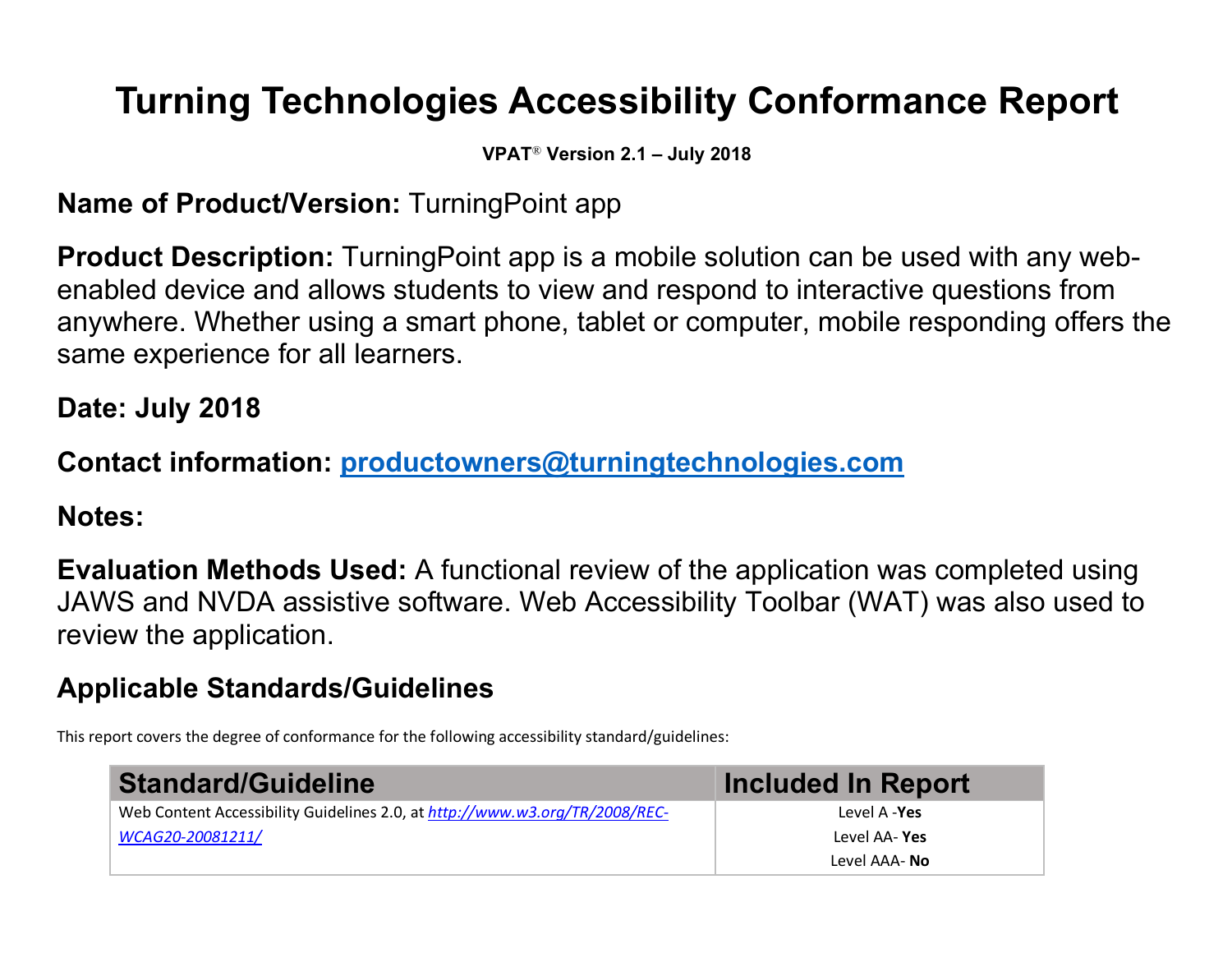| Revised Section 508 standards as published by the U.S. Access Board in the Federal<br>Register on January 18, 2017<br><b>No</b><br>Corrections to the ICT Final Rule as published by the US Access Board in the Federal<br>Register on January 22, 2018 |           |
|---------------------------------------------------------------------------------------------------------------------------------------------------------------------------------------------------------------------------------------------------------|-----------|
| EN 301 549 Accessibility requirements suitable for public procurement of ICT                                                                                                                                                                            |           |
| products and services in Europe, - V1.1.2 (2015-04) at                                                                                                                                                                                                  | <b>No</b> |
| http://mandate376.standards.eu/standard                                                                                                                                                                                                                 |           |

#### **Terms**

The terms used in the Conformance Level information are defined as follows:

- **Supports**: The functionality of the product has at least one method that meets the criterion without known defects or meets with equivalent facilitation.
- **Supports with Exceptions**: Some functionality of the product does not meet the criterion.
- **Does Not Support**: The majority of product functionality does not meet the criterion.
- **Not Applicable**: The criterion is not relevant to the product.
- **Not Evaluated**: The product has not been evaluated against the criterion. This can be used only in WCAG 2.0 Level AAA.

# **WCAG 2.0 Report**

#### Table 1: Success Criteria, Level A

Notes:

| <b>Criteria</b>                                         | <b>Conformance Level</b> | <b>Remarks and Explanations</b>                                   |
|---------------------------------------------------------|--------------------------|-------------------------------------------------------------------|
| 1.1.1 Non-text Content (Level A)                        | Supports with Exceptions |                                                                   |
| 1.2.1 Audio-only and Video-only (Prerecorded) (Level A) | Not Applicable           | No audio and/or video is required for the use of<br>ResponseWare. |
| 1.2.2 Captions (Prerecorded) (Level A)                  | Not Applicable           | No audio and/or video is required for the use of                  |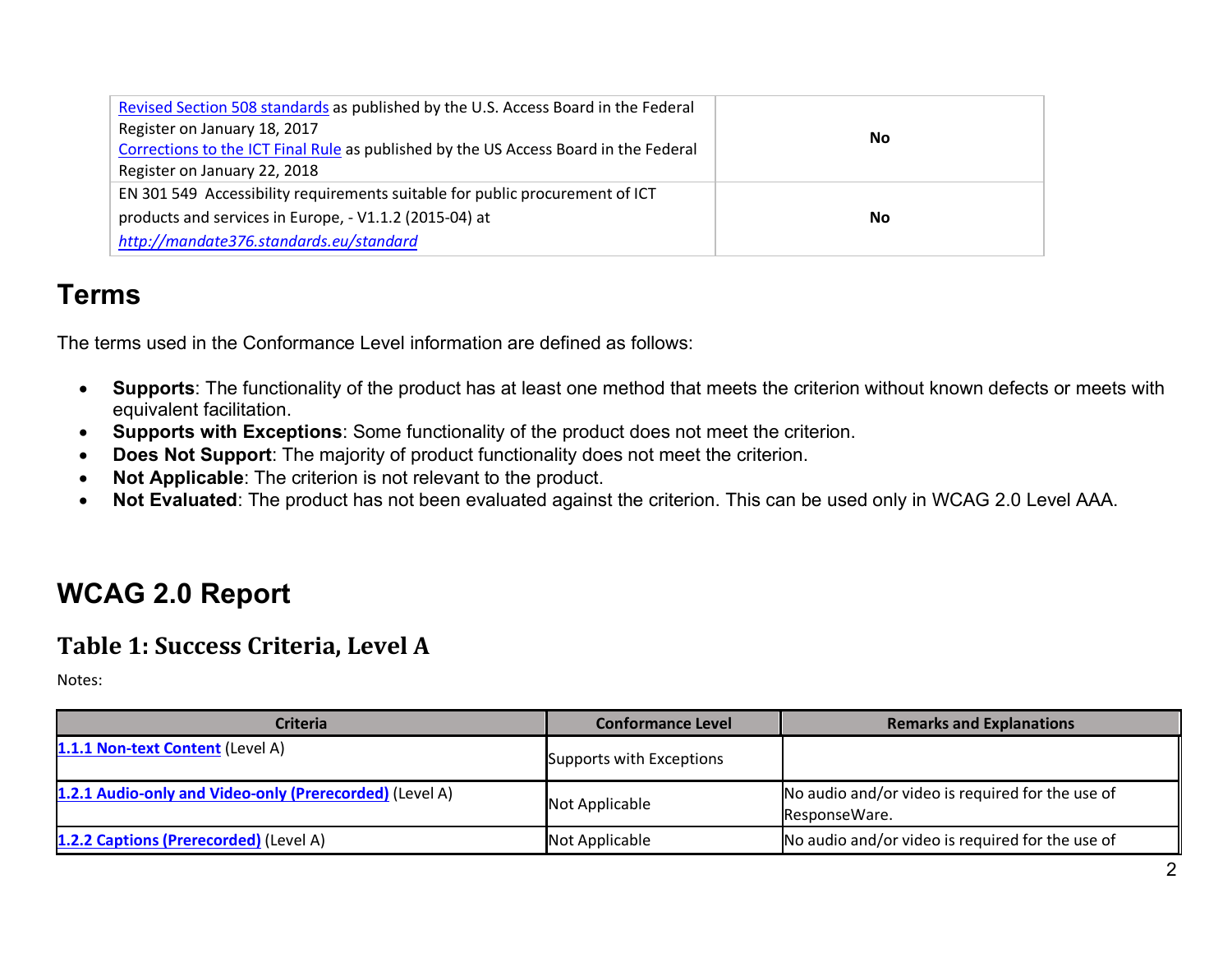| <b>Criteria</b>                                                      | <b>Conformance Level</b>        | <b>Remarks and Explanations</b>                                                                                                                                                                                                                                                                                             |
|----------------------------------------------------------------------|---------------------------------|-----------------------------------------------------------------------------------------------------------------------------------------------------------------------------------------------------------------------------------------------------------------------------------------------------------------------------|
|                                                                      |                                 | Responseware.                                                                                                                                                                                                                                                                                                               |
| 1.2.3 Audio Description or Media Alternative (Prerecorded) (Level A) | Not Applicable                  | No audio and/or video is required for the use of<br>Responseware.                                                                                                                                                                                                                                                           |
| 1.3.1 Info and Relationships (Level A)                               | <b>Supports with Exceptions</b> | Semantic markup is used appropriately, however<br>further audits are required to ensure all elements have<br>appropriate labels and text. Portions of the application<br>do not have appropriate labels preventing assistive<br>software users from correclty navagating the software.<br>No current work around available. |
| 1.3.2 Meaningful Sequence (Level A)                                  | Does Not Support                |                                                                                                                                                                                                                                                                                                                             |
| 1.3.3 Sensory Characteristics (Level A)                              | <b>Supports</b>                 | Instructions do not rely upon shape, size, or visual<br>location or sensory characteristics.                                                                                                                                                                                                                                |
| 1.4.1 Use of Color (Level A)                                         | <b>Supports</b>                 | Color is not used as the only visual means of conveying<br>information.                                                                                                                                                                                                                                                     |
| 1.4.2 Audio Control (Level A)                                        | Not Applicable                  | Audio is not used within the application.                                                                                                                                                                                                                                                                                   |
| 2.1.1 Keyboard (Level A)                                             | <b>Supports with Exceptions</b> | The application can be executed using a keyboard for a<br>portion of the application. Users would be unable to use<br>a keyboard to complete polling, no current workaround<br>is available.                                                                                                                                |
| 2.1.2 No Keyboard Trap (Level A)                                     | Supports with Exceptions        | Portions of the application can be executed using a<br>keyboard only. There are areas within the application<br>which the user can not interact with using a keyboard<br>but the user can always navagate to another element.                                                                                               |
| 2.2.1 Timing Adjustable (Level A)                                    | <b>Supports</b>                 | Timing settings are controlled by the administrator<br>(instructor) of the poll, and can be adjusted or extended<br>to meet the specific needs of the population using the<br>application.                                                                                                                                  |
| 2.2.2 Pause, Stop, Hide (Level A)                                    | Not Applicable                  |                                                                                                                                                                                                                                                                                                                             |
| 2.3.1 Three Flashes or Below Threshold (Level A)                     | Not Applicable                  |                                                                                                                                                                                                                                                                                                                             |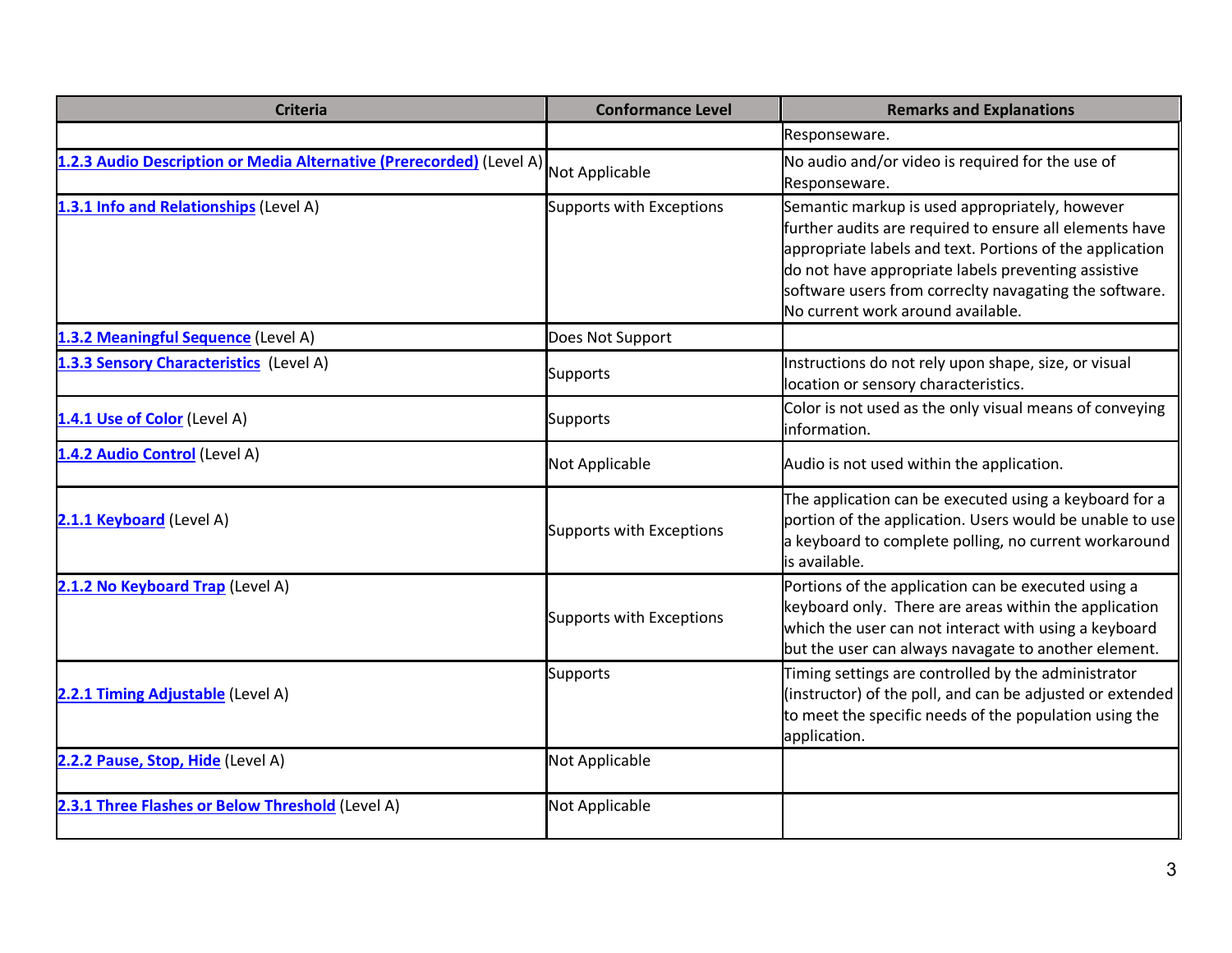| <b>Criteria</b>                             | <b>Conformance Level</b>        | <b>Remarks and Explanations</b>                                                                                                                                                                                                                                                                                                                                                                                       |
|---------------------------------------------|---------------------------------|-----------------------------------------------------------------------------------------------------------------------------------------------------------------------------------------------------------------------------------------------------------------------------------------------------------------------------------------------------------------------------------------------------------------------|
| 2.4.1 Bypass Blocks (Level A)               | <b>Supports with Exceptions</b> | Headings and aria labels are used to assist users,<br>however additional evaluation is needed to ensure<br>consisting of heading and label use throughout the<br>application. Some portions of the application do not<br>have appropriate headings or labels preventing users<br>from accessing information or using th application<br>correctly. No current workaround is available for<br>assistive software users. |
| 2.4.2 Page Titled (Level A)                 | <b>Supports With Exceptions</b> | Web pages have titles but further description could be<br>used to provide further support for users.                                                                                                                                                                                                                                                                                                                  |
| 2.4.3 Focus Order (Level A)                 | <b>Supports With Exceptions</b> | The navigation order of links, form elements, on main<br>login page are logical and intuitive, (move left to right,<br>top to bottom of the page,) however the focus order<br>does not continue to polling sessions preventing<br>assistive software users from interacting with the poll.                                                                                                                            |
| 2.4.4 Link Purpose (In Context) (Level A)   | <b>Supports With Exceptions</b> | Purpose of links with portions of the application can be<br>determined from link text, however there are areas that<br>additional description would be required for assistive<br>software users including polling answer buttons. No<br>current workaround available.                                                                                                                                                 |
| 3.1.1 Language of Page (Level A)            | <b>Supports</b>                 | HTML language attribute set for application.                                                                                                                                                                                                                                                                                                                                                                          |
| 3.2.1 On Focus (Level A)                    | <b>Supports</b>                 | When focus is place on components, no change is<br>initiated. User action is required to cause any change in<br>context.                                                                                                                                                                                                                                                                                              |
| 3.2.2 On Input (Level A)                    | <b>Supports</b>                 | No change is initiated, unless user action is required.                                                                                                                                                                                                                                                                                                                                                               |
| <b>3.3.1 Error Identification (Level A)</b> | <b>Supports</b>                 | User is notified of any errors detected when using<br>application.                                                                                                                                                                                                                                                                                                                                                    |
| 3.3.2 Labels or Instructions (Level A)      | <b>Supports</b>                 | Appropriate HTML/XHTML tags used and validated to<br>avoid errors.                                                                                                                                                                                                                                                                                                                                                    |
| 4.1.1 Parsing (Level A)                     | <b>Supports</b>                 | HTML/XHTML parsing errors are not found within the<br>application.                                                                                                                                                                                                                                                                                                                                                    |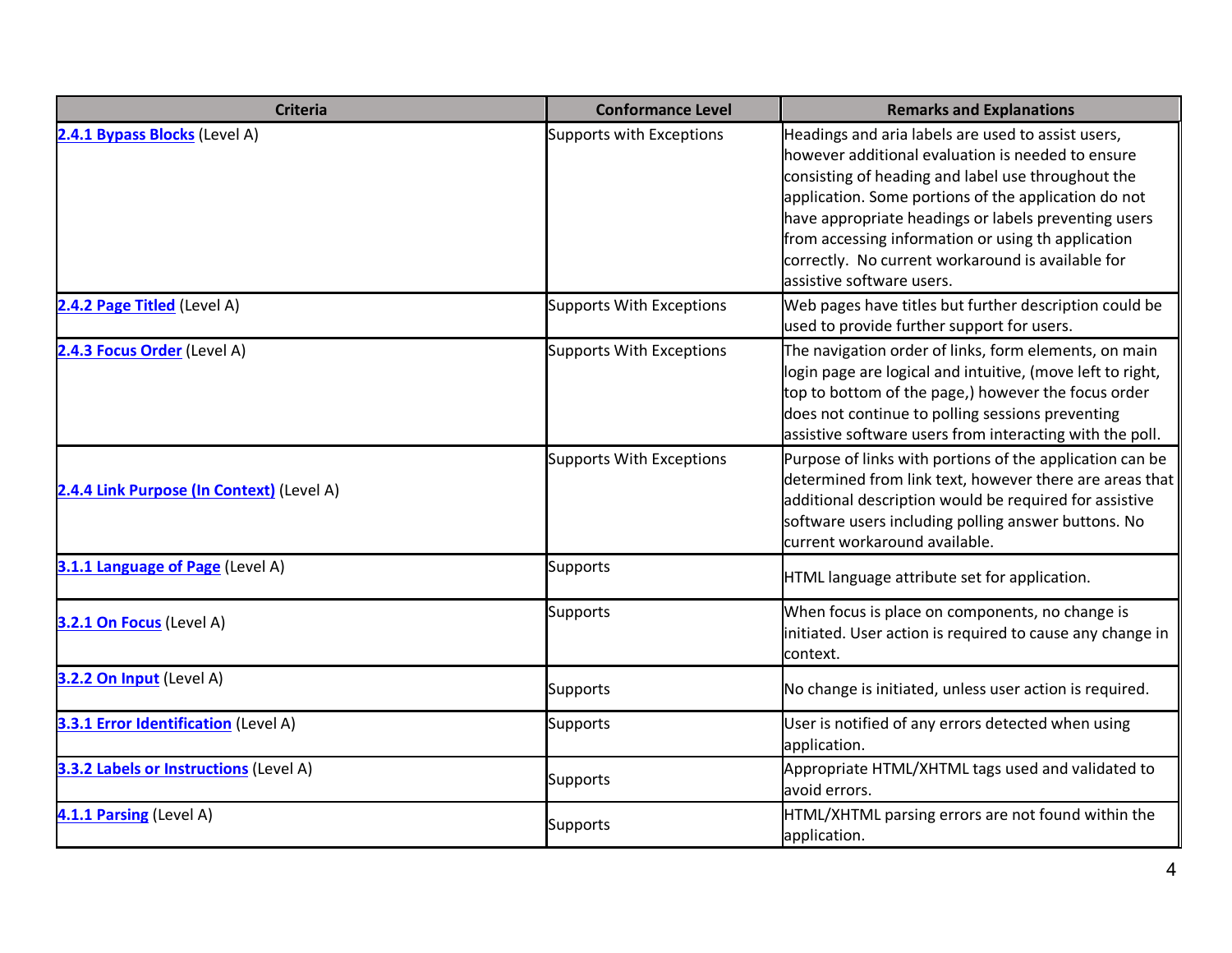| <b>Criteria</b>                   | <b>Conformance Level</b> | <b>Remarks and Explanations</b>                                                                                                                                                                                                                                                                                          |
|-----------------------------------|--------------------------|--------------------------------------------------------------------------------------------------------------------------------------------------------------------------------------------------------------------------------------------------------------------------------------------------------------------------|
| 4.1.2 Name, Role, Value (Level A) | Supports with Exceptions | Additional audits required to ensure all elements<br>requiring user input are properly labeled, and proper<br>ARIA labels are used. Currently there are links, and form $\parallel$<br>elements where ARIA labels are not used preventing<br>assistive software users from accessing that portion of<br>the application. |

#### **Table 2: Success Criteria, Level AA**

Notes:

| <b>Criteria</b>                                  | <b>Conformance Level</b>        | <b>Remarks and Explanations</b>                                                                                                                                                                                             |
|--------------------------------------------------|---------------------------------|-----------------------------------------------------------------------------------------------------------------------------------------------------------------------------------------------------------------------------|
| 1.2.4 Captions (Live) (Level AA)                 | Not Applicable                  |                                                                                                                                                                                                                             |
| 1.2.5 Audio Description (Prerecorded) (Level AA) | Not Applicable                  |                                                                                                                                                                                                                             |
| 1.4.3 Contrast (Minimum) (Level AA)              | Supports with Exceptions        | A majority of the ResponseWare application meets<br>minimum contrast requirements. There are a few<br>minor elements in greyscale that do need to be<br>adjusted, as well as light blue shades used for<br>polling answers. |
| 1.4.4 Resize text (Level AA)                     | <b>Supports</b>                 | Text can be resized within the browser or in the<br>user's operating system and there is no loss of<br>content or functionality.                                                                                            |
| 1.4.5 Images of Text (Level AA)                  | Does                            | Text images are not used within the application.                                                                                                                                                                            |
| 2.4.5 Multiple Ways (Level AA)                   | Does Not Support                |                                                                                                                                                                                                                             |
| 2.4.6 Headings and Labels (Level AA)             | <b>Supports with Exceptions</b> | Appropriate headings and labels are used in a<br>majority of the application, however additional<br>description is needed to provide further support to<br>assistive software users.                                        |
| 2.4.7 Focus Visible (Level AA)                   | Supports with Exceptions        | The operating system standard focus indicator                                                                                                                                                                               |